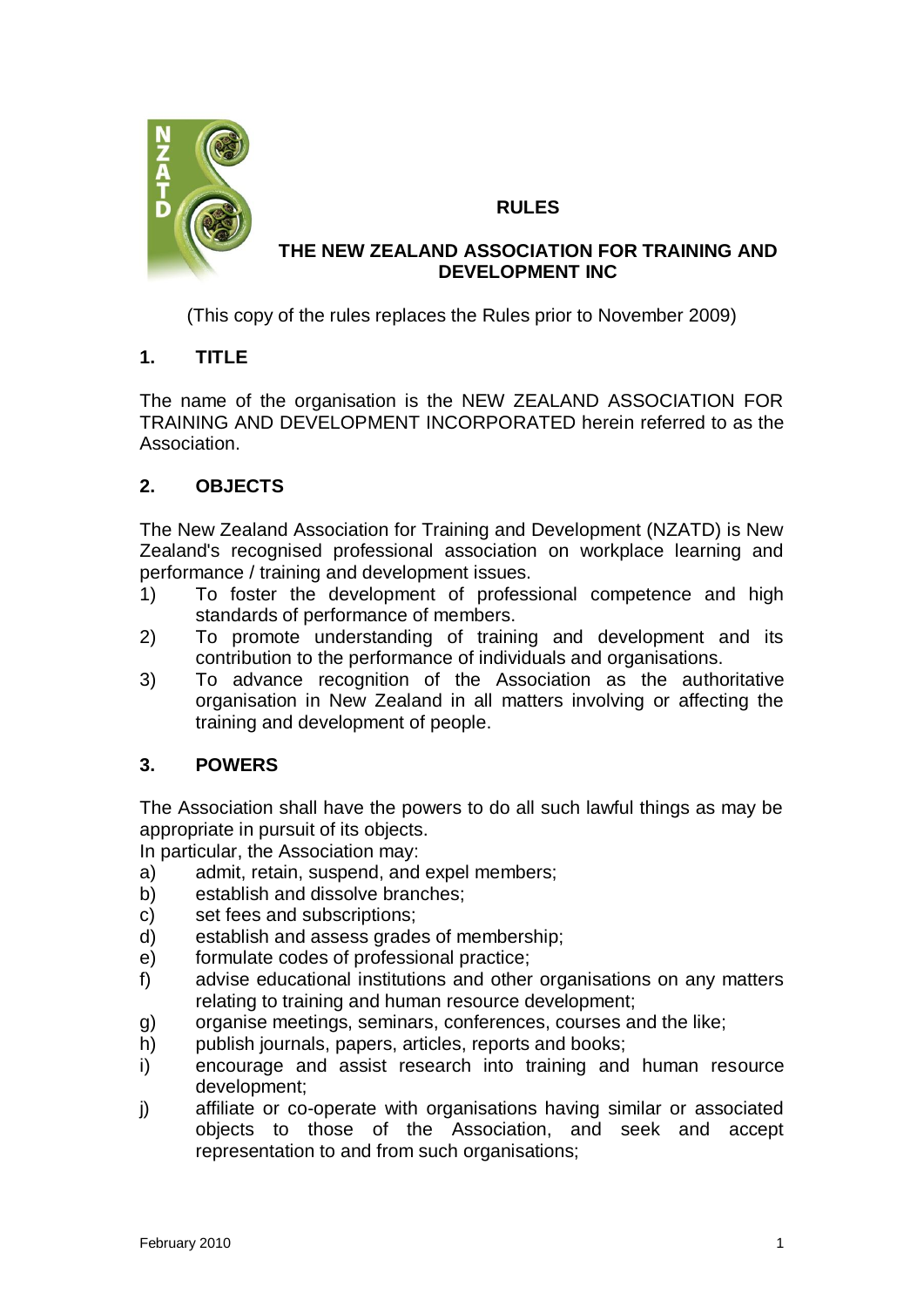- k) engage such persons as may be necessary for the purposes of the Association;
- l) grant awards, prizes and certificates and make and accept gifts of money or things;
- m) raise, spend, grant, borrow, lend and invest money;
- n) buy, sell, rent or lease property.

### **4. MEMBERSHIP**

- a) An individual becomes a Member of the Association and shall be affiliated to their nominated Branch.
- b) All applicants for membership shall complete an application form as prescribed by the National Executive, including agreement to abide by the Rules of the Association endorsement of the Code of Professional Practice.
- c) The application form and the annual subscription will be forwarded to the National Office of the Association.

### **5. NON-PROFESSIONAL MEMBERSHIP**

There are four categories of non-professional membership:

- a) INDIVIDUAL membership is for individuals who seek all the benefits of belonging to the Association. This is the usual entry point for membership of the Association and is open to everyone. Individual members receive all membership benefits.
- b) STUDENT membership is a discounted membership available to individuals enrolled in full time education and/or training. Proof of full time education and/or training is required. A Student member may not be in full time paid employment. A Student member receives all membership benefits.
- c) GROUP MEMBERSHIP applies where a group of 5 or more people apply for individual membership with NZATD in any given year. They are each eligible for a 20% discount on the individual rate. Discounts to existing members do not apply until renewal where a fifth or subsequent employee of an organisation becomes a member and therefore the Group membership rate applies to that person(s). Five new applicants may join together and receive the discount immediately. GROUP is defined as being employed in a full or part time capacity by a registered company, partnership, charity or not-for-profit organisation. The Group rate does not apply to informal business or personal relationships, such as a group of sole traders who do not have a legal business connection or external contractors working for a company where the company's employees have Group status. Any exceptions (such as charity or not-for-profit volunteers) will be at the discretion and approval of the National Executive. Employment will be verified before the discount applies. A Group member receives all membership benefits.
- d) LIFE membership may be granted to individuals by the National Executive of the Association in recognition for outstanding contribution or services to the Association and/or to the practice of training and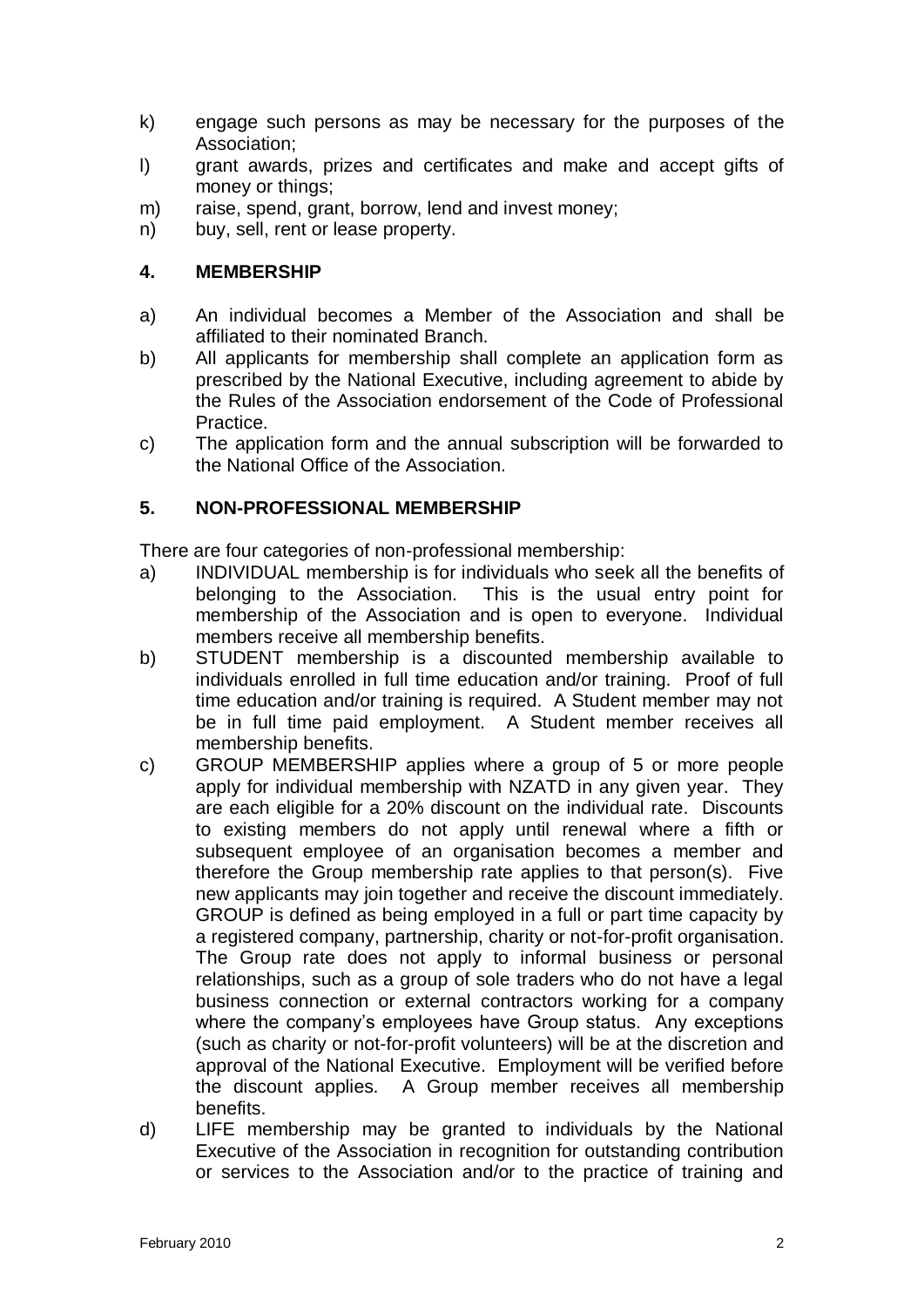development. Life membership for Financial members is by nomination and recommendation to the National Executive of the Association by the member's branch. Life members of the Association receive all member benefits at no cost. Life members are entitled to use the letters LNZATD after their names.

#### **6. PROFESSIONAL MEMBERSHIP**

The Board of Studies is responsible for arranging the Professional Membership process, validating applications and reporting to the National Executive. The National Executive approves members of the Board of Studies.

Professional members receive all the benefits of belonging to the Association, with the additional benefit of having their professionalism in training and development recognised and endorsed by the Association. There are four categories of professional membership:

- a) PROFESSIONAL membership is for those involved in one or more areas of training and development at a professional level, and who have had at least three years experience in the field of training and development. To become a Professional member, applicants must show proof of experience, professional practice, commitment to ongoing professional development and qualifications in training and development, human resources or organisational development. Applicants without formal qualifications may opt for a Peer Review. All members are eligible to apply for Professional membership. Professional members are entitled to use the letters MNZATD after their names and are eligible to apply for Fellow membership.
- b) FELLOW membership is for those working in an advisory or executive role at a senior professional level and who have had at least six (6) years experience in the field of training and development. To become a Fellow member, applicants must meet Professional and Fellow membership criteria in experience, professional practice, commitment to ongoing professional development and qualifications in training and development, human resources or organisational development, and show proof of their contribution to the Association. Fellow members are entitled to use the letters FNZATD after their names.
- c) LIFE PROFESSIONAL membership shows recognition for Life members who meet Professional membership criteria. LIFE PROFESSIONAL members are entitled to use the letters LMNZATD after their names and are eligible to apply for Life Fellow membership, the Fellow membership equivalent for Life members.
- d) LIFE FELLOW membership shows recognition for Life members who meet Fellow membership criteria. Life Fellow members are entitled to use the letters LFNZATD after their names.

### **7. TERMINATION OF MEMBERSHIP**

a) A member may resign by advising the Association in writing.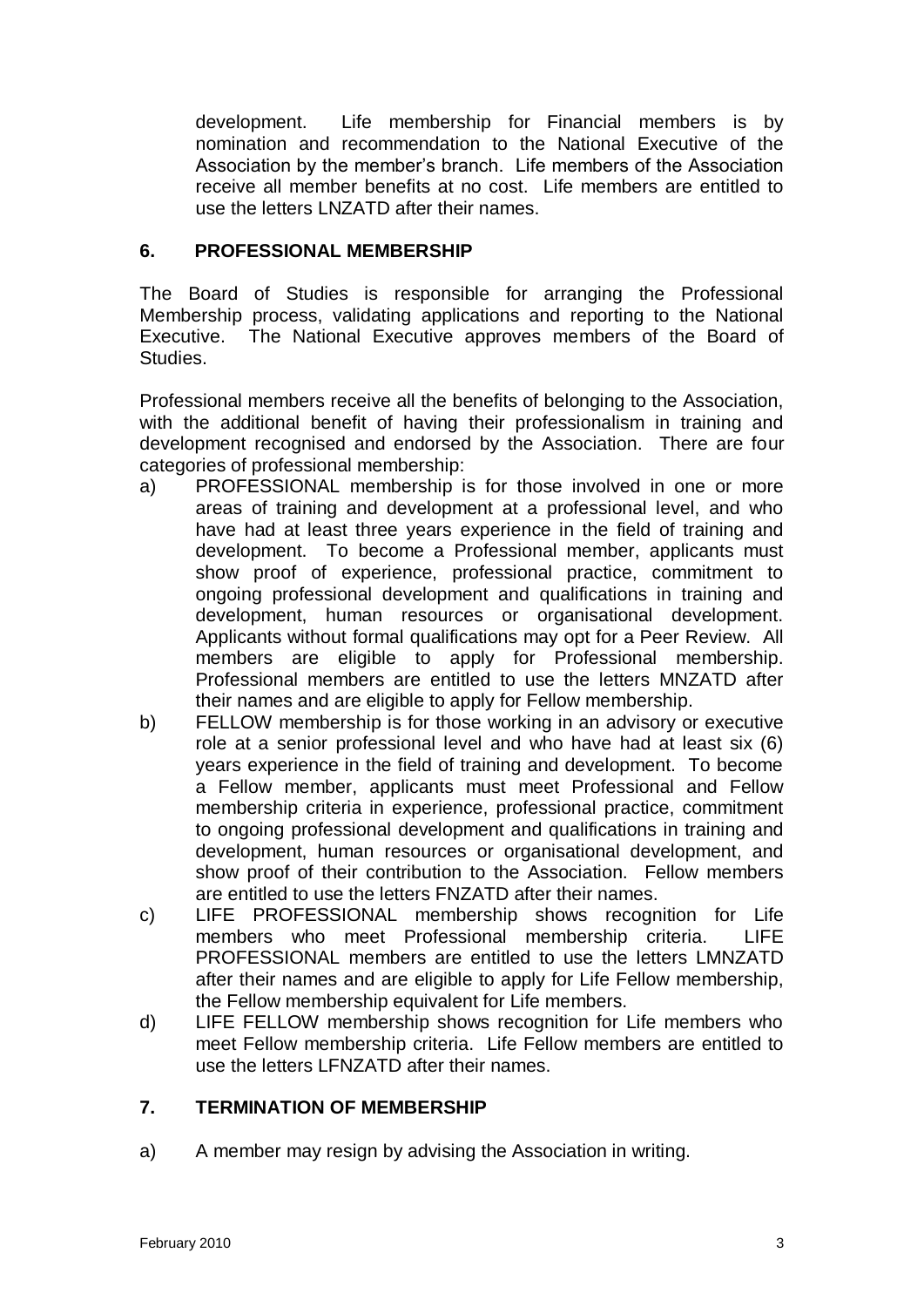- b) Members whose subscription remains unpaid one (1) month after the end of their renewal month may be removed from the register of members.
- c) The National Executive, in consultation with the appropriate Branch Executive, may suspend or expel a member for behaviour that contravenes the Code of Professional Practice or the Rules of the Association.
- d) The member shall be informed of the decision within seven (7) days and be given thirty (30) days to lodge an appeal in writing with the National President. The appeal shall be considered by the Appeal Committee comprising:
	- i. The National President
	- ii. The appropriate Branch President
	- iii. A Nominee of the appellant such nominee shall be a member of the Association.

The Appeal Committee will make its recommendation to the National Executive who will make the final decision.

The member will be informed in writing of the final decision within seven (7) days of the Executive's decisions.

#### **8. GENERAL MEETINGS**

- a) The Association will conduct a General Meeting once a year, this being the Annual General Meeting (AGM) of the Association.
- b) Up to two (2) voting delegates from each branch may attend a General meeting of the Association. Voting delegates are to be nominated by the Branch to attend General Meetings. A proxy may be held and must be declared to the Executive Officer prior to the meeting. Other members may attend General Meetings in an observer capacity. Each voting delegate at the AGM shall have one (1) vote on any issue. All voting shall be by majority vote. The chair shall have a casting vote if required.
- c) The AGM shall be held in the period September to December. The notice for a General Meeting shall be to members at least three (3) months prior to the meeting date. Notice of the AGM will include calls for nominations to the National Executive.
- d) Special Meetings may be called by the National Executive or by a quorum of the eligible members.
- e) Remits for discussion at the AGM may only be submitted by a Branch Executive or the National Executive.
- f) Remits must be submitted to the National Executive at least two (2) months prior to the AGM.

### **9. THE NATIONAL EXECUTIVE**

a) Any member shall be eligible to hold any position on the National Executive. Branch presidents are automatically part of the National Executive for the duration of their term as branch presidents.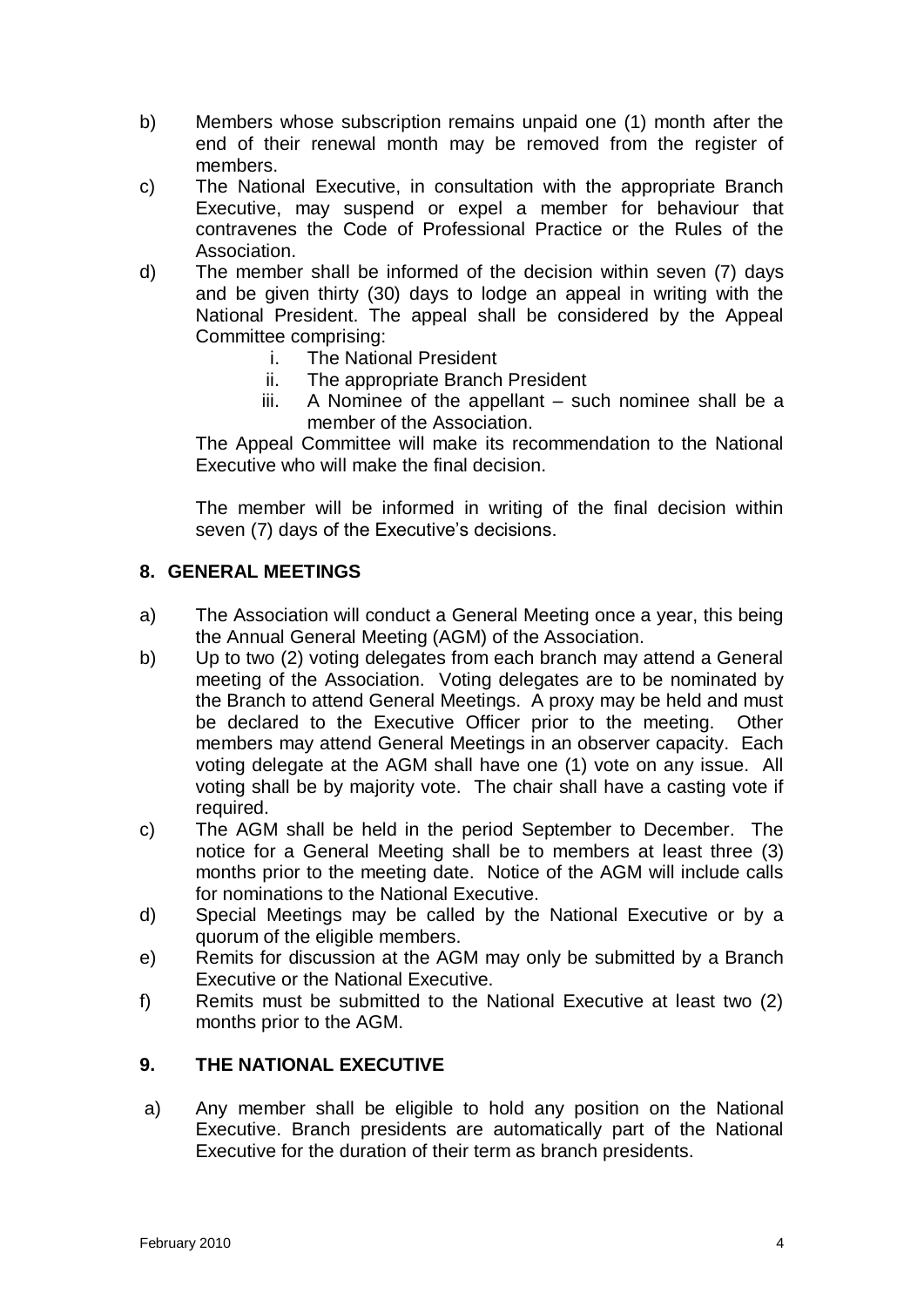The term of office for the National Executive (other than branch presidents) shall be two (2) years. One half of the National Executive shall complete their two-year term of office each year. Six (6) members of the Association shall be elected to the National Executive by those eligible to vote at the Annual General Meeting or by proxy.

Nomination for the National Executive shall be made in writing by any Branch of the Association. Nominations are to be at the Association's National Office two (2) months prior to the AGM.

All voting delegates will be entitled to one (1) vote per vacant position on the Executive.

The National Executive shall have the power to appoint any eligible person to the National Executive to fill a casual vacancy. The appointed person shall complete the term of the member they are replacing.

If a National Executive member becomes elected as a Branch President during their term of office on the National Executive, their position on the National Executive will be terminated and nominations sought for a replacement National Executive member.

b) (i) The National Executive will be responsible for carrying out the directives and policies of the Association and for acting within the requirements and constraints of the Incorporated Societies Act*.*

(ii) The National Executive will arrange for each branch to have access to sufficient funds to operate the branch within the Branch Rules. It will allow the branches to have discretion over branch spending, subject to the Branch Rules outlined in Section 18.

(iii) Notwithstanding Section 9 b) (ii) the National executive reserves the right to withhold funds if it has good reason to believe that branch funds are being used contrary to Branch Rules, or in a manner that puts the Association at risk.

- c) Immediately following its election the National Executive will elect from its members:
	- i. The National President
	- ii. Vice President/s
	- iii. Treasurer
- d) The Immediate Past President may attend meetings but has no voting powers.
- e) The National President may appoint a non-voting executive officer to be responsible for administration of the Association and the administrative duties of the National Executive as required.
- f) The President or Vice President will normally chair National Executive meetings.
- g) A quorum will be four (4) voting members.
- h) All issues put to the vote will be carried by a majority vote.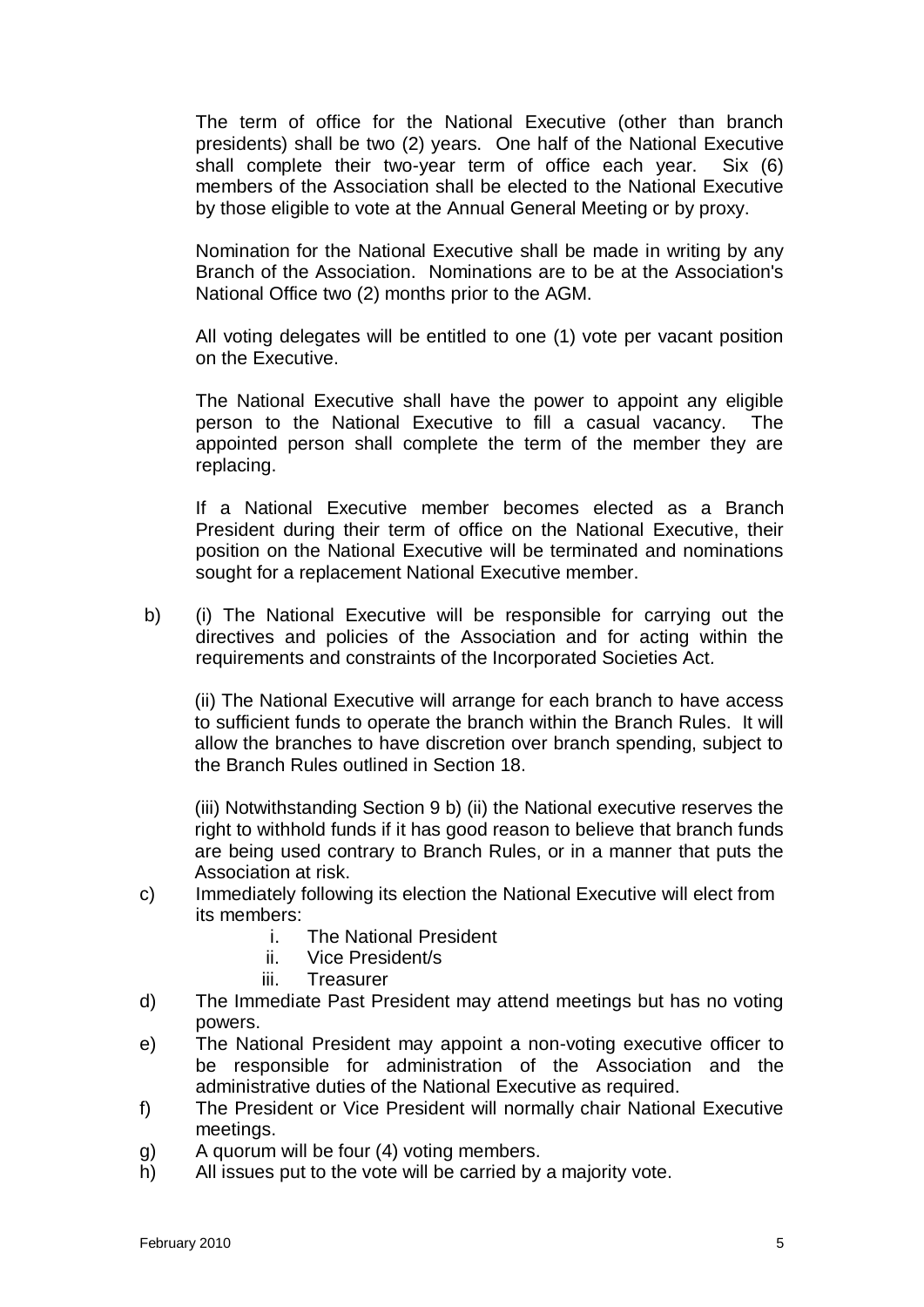- i) The National Executive can co-opt any individual(s) to form subcommittees for specified purposes to carry out the object*s* of the Association but co-opted members have no voting powers on the National Executive.
- j) The calling of formal meetings of the National Executive will be determined by the Executive. The National President, or a quorum of the National Executive may call an additional meeting by giving at least two (2) weeks notice
- k) A full record of the proceedings shall be kept by the National President or Executive Officer and issued to the National Executive within two (2) weeks of the meeting. This record shall be made available to the branches.
- l) The National Executive will be responsible for:
	- i) the day-to-day running of the Association;
	- ii) making effective use of the Association's funds and accounting for them;
	- iii) preparing and recommending budgets for income, expenditure and subscriptions;
	- iv) speaking for the Association on matters pertaining to training and development;
	- v) maintaining clear liaison and links with Branch Executives:
	- vi) any other activity considered to lead to the achievement of the Association's objects.
- m) The National Executive will present a set of audited accounts to the Association at the AGM.

### **10. FINANCIAL**

The financial year of the Association shall end on 31 March.

- a) The Association is a not-for-profit organisation.
- b) The Association is prohibited from making any distribution whether by way or money, property or otherwise howsoever, to any proprietor, member or shareholder.
- c) Annual financial statements shall be prepared by an independent chartered accountant and presented at the AGM.
- d) The National Executive shall operate one or more bank accounts. The National Treasurer, the National President or Vice President or any other person approved by the National Executive shall be an account signatory for withdrawals and payments, with the signatures of any two (2) of them being necessary.
- e) The National Treasurer and the Executive Officer shall invest the Association's funds in secured bank accounts or any other investment as directed by the National Executive.
- f) The National Treasurer or any other person approved shall receipt funds received in accordance with commonly accepted accounting practice.
- g) The National Executive will be responsible for budgeting.
- h) Payment of all Association accounts will be approved by the National Executive.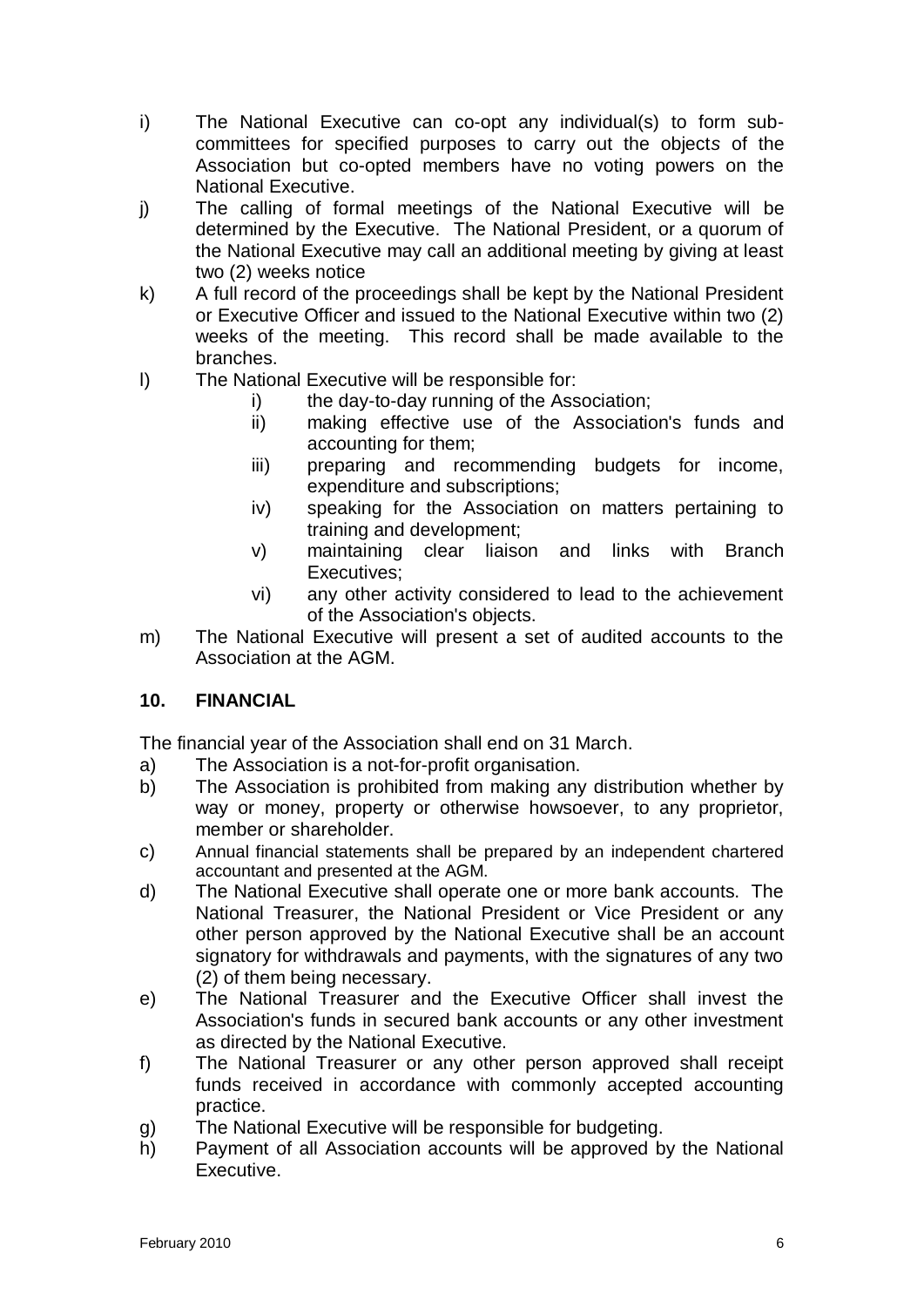## **11. ANNUAL FEES (subscriptions)**

- a) The fees, subscriptions payable shall be determined from time to time at the Association's AGM.
- b) In special cases the National Executive may reduce the amount of any subscription, fees or levy or arrears of subscription, fees or levy to be paid by any member or class of members.

## **12. THE COMMON SEAL**

- a) The common seal will be held in the Association's National Office.
- b) The common seal will be used by authority (majority vote) of the National Executive, and issued under the signature of the National President.

### **13. AMENDMENT TO THE RULES**

- a) The rules may be altered, added to, or rescinded, provided that no amendment shall be permitted if it in any way affects the status of the Association.
- b) Amendments to the Rules may only be made at a General Meeting of the Association.
- c) Notice of any amendments must be forwarded to members at least two (2) months prior to the General Meeting.
- d) Amendments to the Rules must be passed by a two-thirds majority at the General Meeting.

### **14. CODES OF PROFESSIONAL PRACTICE**

- a) The Association shall at times develop and publish codes and statements of professional and membership conduct, practice, behaviour, and standards and each individual member shall be bound to recognise and observe all such codes and statements.
- b) The adoption, amendment or deletion of any code or professional practice or other statement under this section requires approval of a General Meeting.

#### **15. WINDING UP**

The procedure shall be:

- a) Branches shall be given notice twenty-one (21) clear days before an Annual or Special General Meeting that a resolution to wind up the Association will be presented.
- b) This resolution shall be passed by a majority of members present and eligible to vote.
- c) A second meeting should be called no less than thirty (30) days following for the purpose of confirming the resolution to wind up the Association.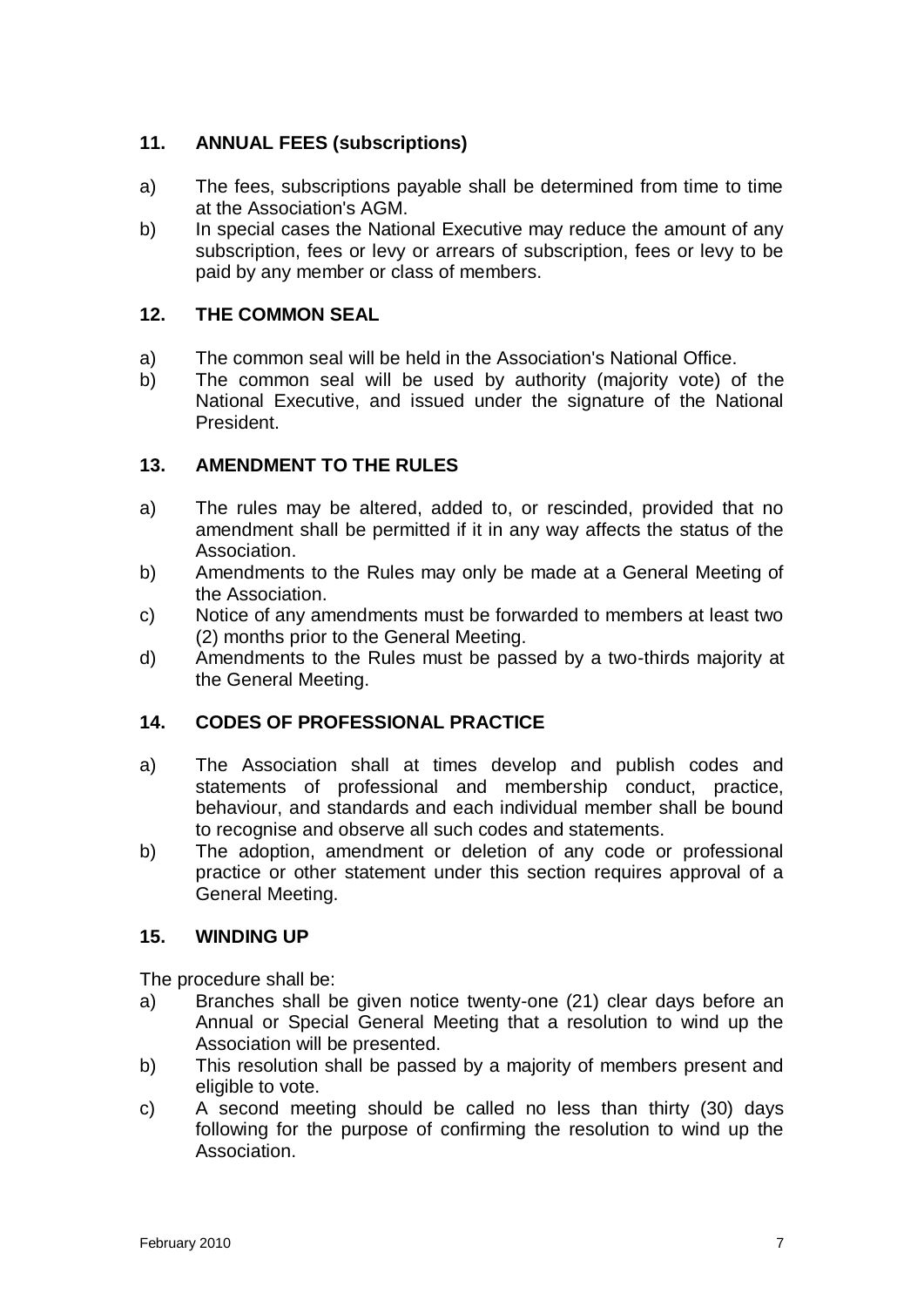- d) Members shall be given written notice twenty-one (21) days before the second meeting.
- e) On confirmation of this resolution the Association shall be wound up. If on winding up there remains, after the satisfaction of any liabilities and debts, any property whatsoever, it shall be distributed to the NZATD Education Trust to apply within its operating guidelines. No part of the income or other funds of the Association may be used or be available to be used for the private pecuniary benefit of a member.

## **16. BRANCHES**

- a) A member of the Association is affiliated to their nominated Branch. A Branch can exist for geographic or special interest purposes. A Branch can be established with ten (10) or more people. Establishment requires approval of the National Executive. The minimum number requirement can be waived under special circumstances.
- b) All Branches of the Association shall adopt the Branch Rules contained hereunder.
- c) The operation of a Branch may be suspended by the National Executive pending a General Meeting of the Association at which all issues pertaining to the suspension shall be discussed. The Branch may be dissolved by resolution of the General Meeting. Notice of the General Meeting must be given to affected members within seven (7) days of any such suspension.

### **17. NZATD LOGO**

- a) The official logo and title of the Association will remain the property of the Association at all times and be used in accordance with the Standards Application Guide approved by the National Executive.
- b) It will only be used for officially sanctioned purposes to initialise the Association's communications or otherwise promote the Association's objects.
- c) Permission to use the logo for other than Branch or Association activities may only be given by the National President.

#### **18. BRANCH RULES**

Rules of the New Zealand Association for Training and Development Incorporated…………………. Branch.

#### **A. NAME**

The name of the organisation shall be the New Zealand Association for Training and Development Incorporated ……………… Branch.

#### **B. OBJECTS AND POWERS**

Subject only to the provisions of the Rules of the Association, the Objects of the Branch shall be the Objects of the Association.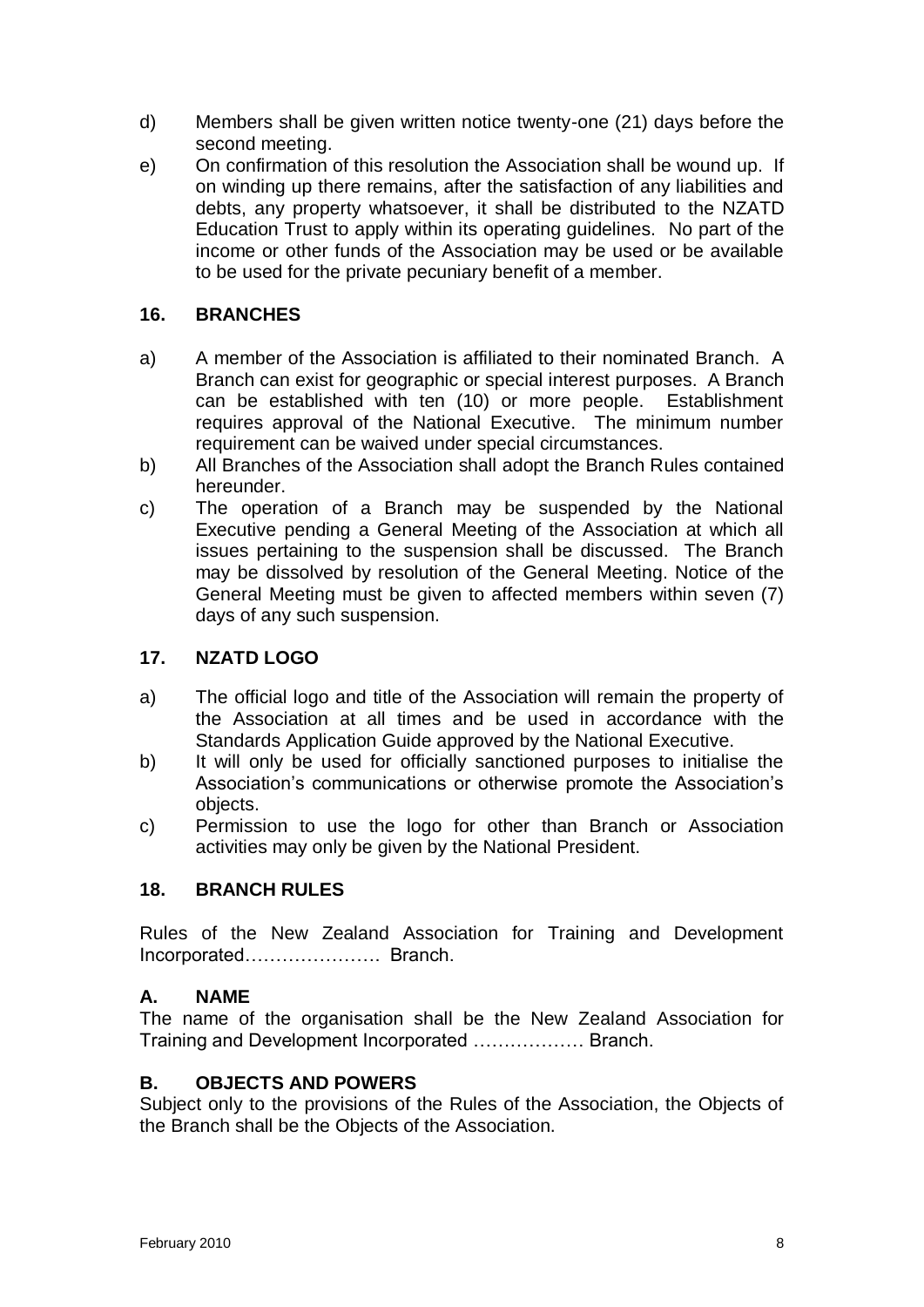The Branch shall have the powers to do all such lawful things as may be appropriate in pursuit of its objects and within its resources. In particular the Branch may:

- a) Recommend admission, retention, suspension or expulsion of members;
- b) set fees for Branch activities;
- c) organise meetings, seminars, conferences, courses and the like;
- d) publish newsletters*,* papers, articles, reports and books;
- e) encourage and assist research into training and human resource development;
- f) co-operate with organisations having similar or associated objects to those of the Association, and seek and accept representation to and from such organisations:
- g) engage such persons as may be necessary for the purpose*s* of the Branch;
- h) grant awards, prizes and certificates and make and accept gifts or money or things;
- i) raise, spend, grant, borrow, lend and invest money, subject to the policies agreed with National Office and directives from National Office made to met their obligations under Section 9 l) and the requirements of the Incorporated Societies Act.

In exercising the powers of the Branch, the Branch shall not put the Association at risk without the approval of the National Executive.

#### **C. MEMBERSHIP**

Members of a branch are members of the Association who have affiliated with the Branch*.*

### **D. BRANCH EXECUTIVE**

Subject to the provisions of the Rules of the Association the business of the Branch shall ordinarily be managed by a Branch Executive whose members are elected by the members of the Branch in a General Meeting.

Any member shall be eligible to hold any position on the Branch Executive.

The Branch Executive may do all things that are in accordance with the Rules and Objects of the Association to further the interests of the Association and its members in the area of the Branch.

#### **E. ANNUAL GENERAL MEETING**

The Branch shall hold an Annual General Meeting (AGM) of its members no later than five (5) months after the end of each financial year and prior to the national AGM. The business of the Branch AGM will be to transact the following business:

- a) Receipt of the Annual Report;
- b) Receipt of the income and expenditure statement and balance sheet;
- c) Election of the Committee;
- d) General Business.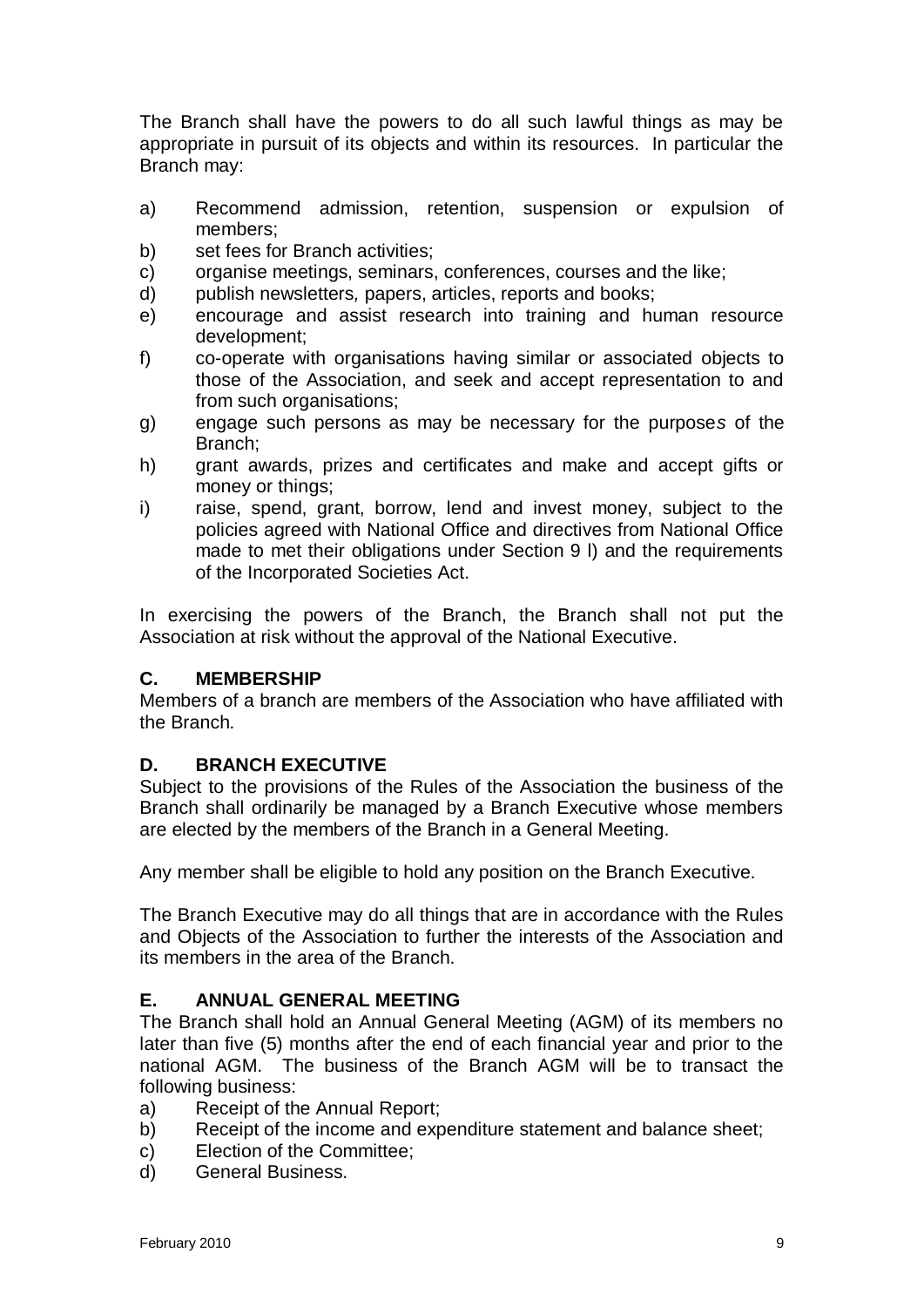The quorum at the AGM shall be five (5) Branch members or not less than 10% of the Branch membership to a maximum of twenty (20), whichever is the greater.

Notice of the AGM shall be given to members no less than thirty (30) days prior to the meeting.

### **F. CONDUCT OF ELECTIONS**

Nominations for election to the Branch Committee shall be invited by notice sent to all members of the Branch in the notice of meeting.

Members of the Branch may vote on the nominations for election to the Branch Committee.

#### **G. CASUAL VACANCIES**

The Branch Executive shall have power to appoint any person eligible in terms of the Rules to fill a vacancy on the Branch Executive, provided that a person so elected shall hold office only until the date of the next Annual General Meeting and shall be eligible at that time for re-election.

#### **H. COMMITTEE MEETINGS**

At meetings of the Branch Executive a quorum shall comprise five (5) members of the Branch Executive or one half of the Branch Executive, whichever is the lesser number.

### **I. SPECIAL GENERAL MEETINGS**

Special General Meetings of the Branch shall be held either as the result of a decision of the Branch Committee or as the result of a written request for such a meeting signed by five (5) members or 10% of the membership of the Branch, up to a maximum of twenty (20) whichever is the greater.

Within seven (7) days of the decision or receipt of the request members shall be notified of the meeting giving no less than ten (10) days notice of date and venue.

The quorum for the Special General Meeting shall be five (5) or not less than 10% of the membership, up to a maximum of twenty (20) whichever is the greater.

#### **J. BANK ACCOUNTS AND FUNDS**

The financial year shall end on 31 March.

Monies received by the Branch as revenue from branch operations will be paid into an account nominated and operated by National Office.